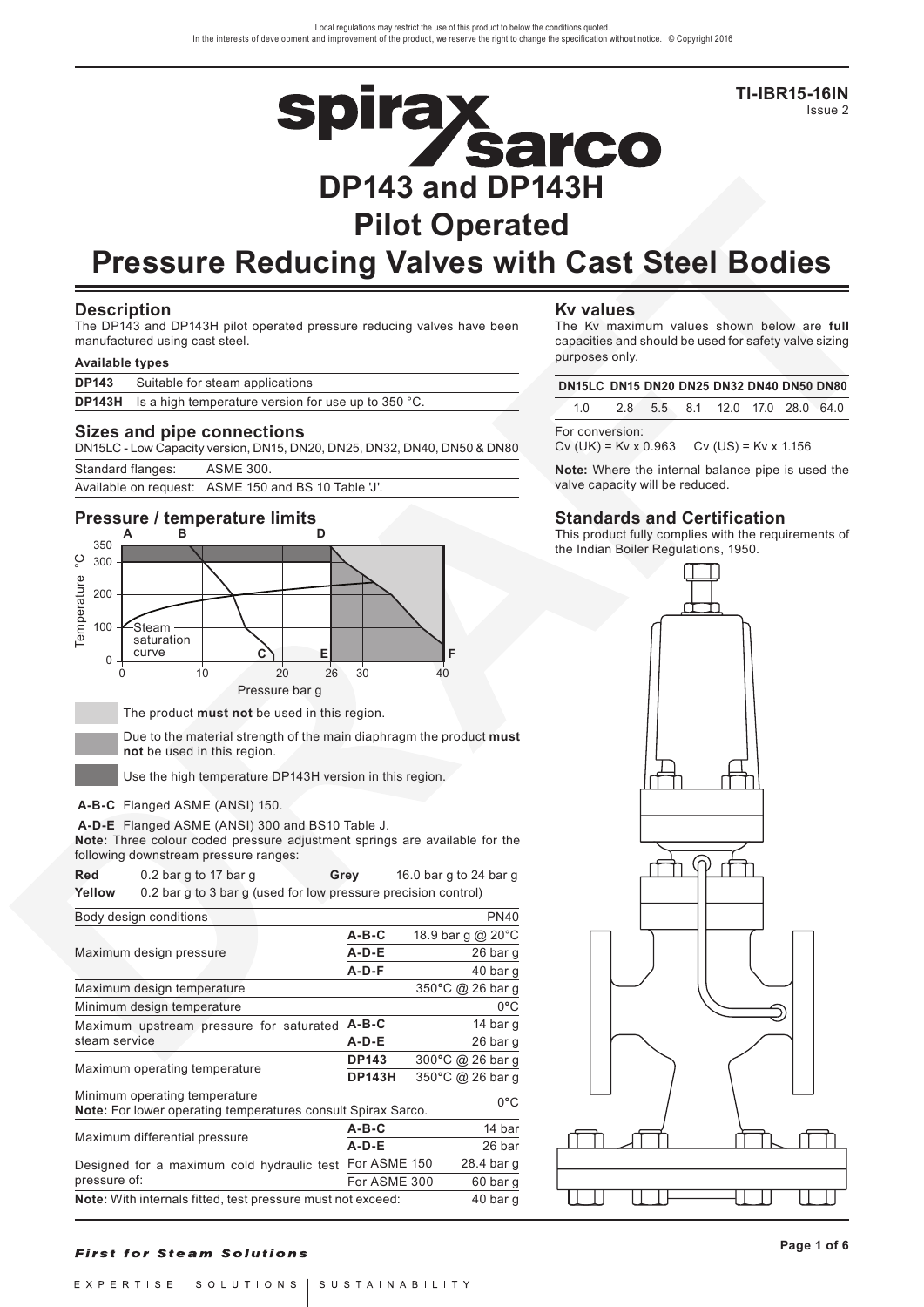# **Materials**

| No.          | Part                            |                            | <b>Material</b>                                   |                 |  |
|--------------|---------------------------------|----------------------------|---------------------------------------------------|-----------------|--|
| 1            | Adjustment screw                |                            | Steel                                             | Gr. 8.8         |  |
| 2            | Adjustment lock-nut             |                            | Steel                                             | Gr. 8           |  |
| 3            | Washer                          |                            | Stainless steel                                   | <b>AISI 304</b> |  |
| 4            | Spring housing                  |                            | Cast steel                                        | GP240 GH +N     |  |
| 5            | Top spring plate                |                            | Stainless steel                                   | AISI 316        |  |
| 6            |                                 | Pressure adjustment spring | Stainless steel                                   | AISI 302        |  |
| 7            | Bottom spring plate             |                            | Free cutting steel                                |                 |  |
|              | Spring                          | Securing nuts              | Steel                                             | Gr. 8           |  |
| 8<br>housing | Securing studs<br>Steel         |                            | Gr. 8.8                                           |                 |  |
| 9            | Pilot diaphragm                 |                            | Stainless steel                                   | AISI 316        |  |
| 10           | Pilot valve housing             |                            | Steel                                             | GP240 GH +N     |  |
| 11           | Pilot valve plunger             |                            | Stainless steel                                   | <b>AISI 431</b> |  |
| 12           | Spring housing cover            |                            | Stainless steel                                   | <b>AISI 304</b> |  |
| 13           |                                 | Pilot valve and seat unit  | Stainless steel                                   | <b>AISI 431</b> |  |
| 14           | Internal strainer               |                            | Stainless steel                                   | <b>AISI 304</b> |  |
| 15           | Body gasket                     |                            | Stainless steel reinforced<br>exfoliated graphite |                 |  |
| 16           | Main valve return spring        |                            | Stainless steel                                   | <b>AISI 302</b> |  |
| 17           | Main valve                      |                            | Stainless steel                                   | <b>AISI 431</b> |  |
| 18           | Main valve seat                 |                            | Stainless steel                                   | AISI 431        |  |
| 19           | Balance pipe assembly           |                            | Stainless steel                                   | <b>AISI 304</b> |  |
| 20           | Main valve body                 |                            | Cast steel                                        | GP240GH +N      |  |
| 21           | Pilot valve                     | Securing nuts              | <b>Steel</b>                                      | Gr. 8           |  |
|              | housing                         | Securing studs             | Steel                                             | Gr. 8.8         |  |
| 22           |                                 | Main diaphragm chamber     | Cast steel                                        | GP240GH +N      |  |
| 23           | Main                            | Securing nuts              | Steel                                             | Gr. 8           |  |
|              | diaphragm                       | Securing bolts             | <b>Steel</b>                                      | Gr. 8.8         |  |
| 24           | Main diaphragms                 |                            | Stainless steel                                   | AISI 316        |  |
| 25           | Main diaphragm plate            |                            | Stainless steel                                   | <b>AISI 431</b> |  |
| 26           | Push rod                        |                            | Stainless steel                                   | AISI 431        |  |
| 27           | Control pipe assembly           |                            | Stainless steel<br><b>AISI 304</b>                |                 |  |
| 28           | Plug 1/8" BSP                   |                            | Steel                                             |                 |  |
| 29           | Pressure pipe union             |                            | Steel                                             |                 |  |
| 30           | Lock-nut                        |                            | Steel                                             | Gr. 8           |  |
| 45           | Body studs                      |                            | Steel                                             | Gr. 8.8         |  |
|              | Body nuts                       |                            | Steel                                             | Gr. 8           |  |
| 46           | Upper main<br>diaphragm chamber |                            | Cast steel                                        | GP240GH +N      |  |



spirax<br>Sarco

Ò  $\mathbb{R}$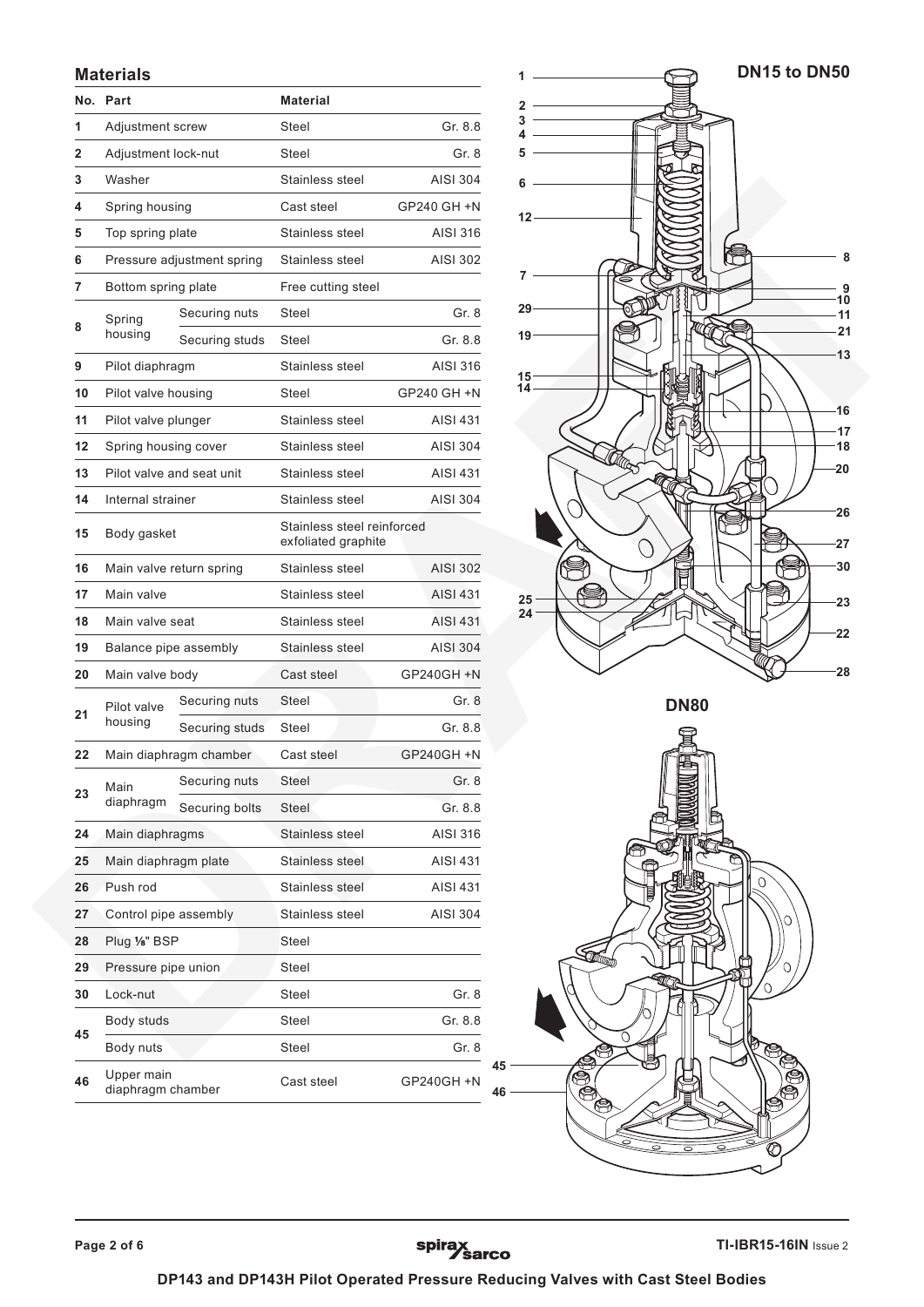

| <b>Sizes</b>   | <b>ASME 300</b> | <b>ASME 150</b> | <b>BS 10 Table J</b> |     |     |     |     |        |
|----------------|-----------------|-----------------|----------------------|-----|-----|-----|-----|--------|
|                | Α               | A               | Α                    | в   | D   | Е   | F   | Weight |
| <b>DN15 LC</b> | 130             | 122             | 130                  | 175 | 405 | 277 | 128 | 15     |
| <b>DN15</b>    | 130             | 122             | 130                  | 175 | 405 | 277 | 128 | 15     |
| <b>DN20</b>    | 150             | 142             | 150                  | 175 | 405 | 277 | 128 | 16     |
| <b>DN25</b>    | 160             | 156             | 164                  | 216 | 440 | 288 | 152 | 23     |
| <b>DN32</b>    | 183             | 176             | 184                  | 216 | 440 | 288 | 152 | 25     |
| <b>DN40</b>    | 209             | 200             | 209                  | 280 | 490 | 305 | 185 | 40     |
| <b>DN50</b>    | 236             | 230             | 243                  | 280 | 490 | 305 | 185 | 42     |
| <b>DN80</b>    | 319             | 310             | 325                  | 350 | 580 | 322 | 258 | 103    |

**TI-IBR15-16IN** Issue 2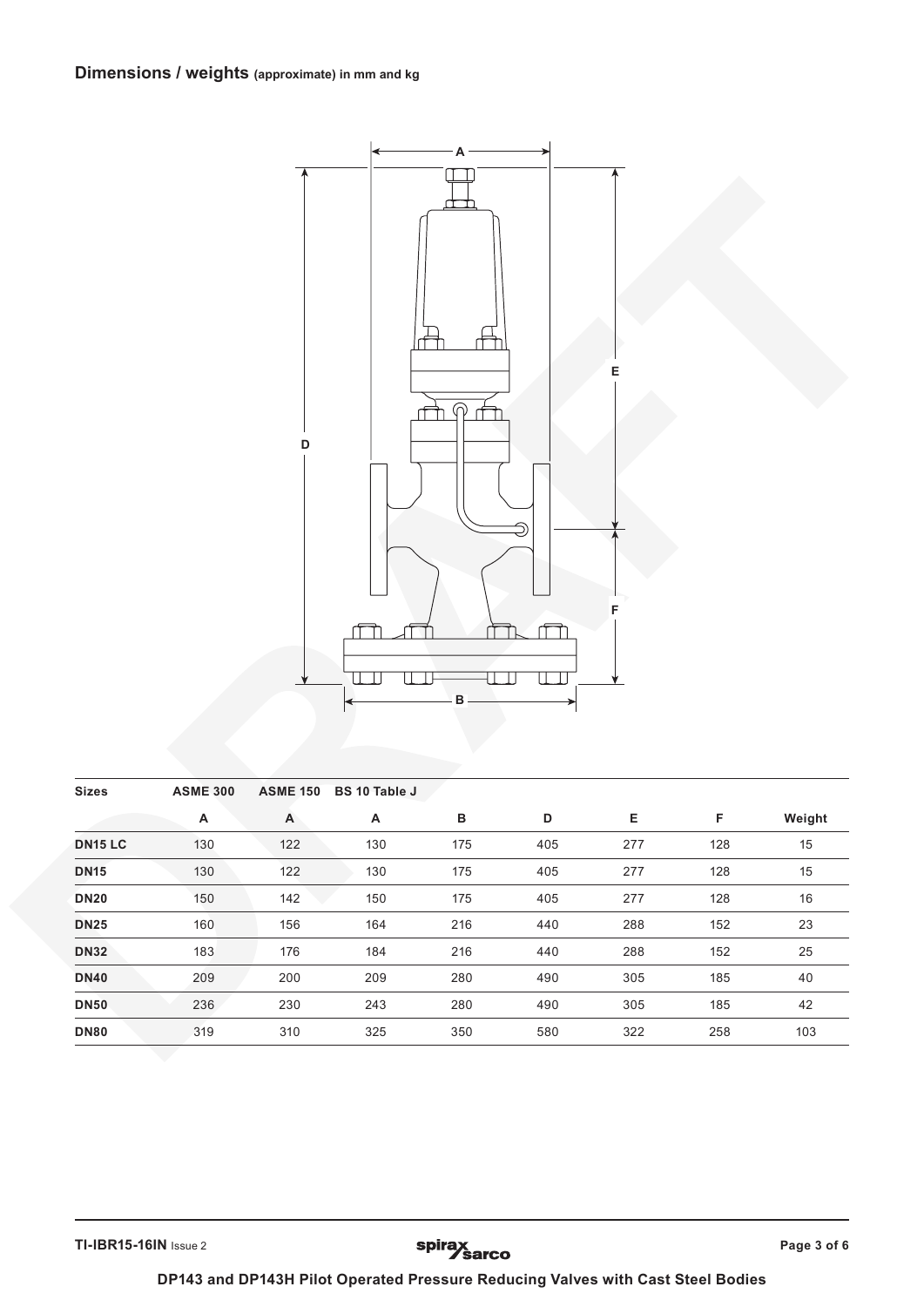# **Spare parts**

**Available spares**

Maintenance kit

| A stand-by set of spares for general maintenance purposes and covers all spares marked* |                   |                |                  |                |
|-----------------------------------------------------------------------------------------|-------------------|----------------|------------------|----------------|
| * Main diaphragm                                                                        | $(2 \text{ off})$ |                |                  | A              |
| * Pilot diaphragm                                                                       | $(2 \text{ off})$ |                |                  | в              |
| Pilot valve seal assembly                                                               |                   |                |                  | $\mathbf c$    |
| * Pilot valve and plunger assembly                                                      |                   |                |                  | D, E           |
| Main valve assembly                                                                     |                   |                |                  | F, H           |
| * Main valve return spring                                                              |                   |                |                  | G              |
|                                                                                         | <b>Red</b>        |                | 0.2 to 17 bar g  |                |
| Pressure adjustment spring                                                              | Grey              | 16 to 24 bar g | J                |                |
|                                                                                         | Yellow            |                | $0.2$ to 3 bar g |                |
| Control pipe assembly                                                                   |                   |                |                  | K              |
| Balance pipe assembly                                                                   |                   |                |                  | M, N           |
| * Body gasket                                                                           | (packet of 3)     |                |                  | $\circ$        |
| * Set of spring housing securing studs and nuts                                         | (set of 4)        |                |                  | P              |
| * Set of pilot valve housing securing studs and nuts                                    | (set of 4)        |                |                  | Q              |
|                                                                                         | (set of 10)       | DN15 and DN20  |                  |                |
| Set of diaphragm chamber securing bolts and nuts                                        | (set of 12)       | DN25 and DN32  |                  | $\mathsf{R}$   |
|                                                                                         | (set of 16)       | DN40 and DN50  |                  |                |
|                                                                                         | (set of 20)       | <b>DN80</b>    |                  |                |
| Set of main body studs and nuts (DN80)                                                  | (set of 6)        |                |                  | т              |
| Pushrod and main diaphragm plate assembly                                               |                   |                |                  | <b>V, W, X</b> |

# **How to order spares**

Ī

Always order spares by using the description given in the column headed 'Available spares' and state the size and type of pressure reducing valve.

**Example:** 1 - Main valve assembly for a Spirax Sarco DN15 DP143 pressure reducing valve.

**How to fit.** See the Installation and Maintenance Instructions supplied with the pressure reducing valve. Further copies are available on request.

# **Interchangeability of spares**

The following table shows how in certain sizes some parts are interchangeable. For example in the line headed 'Main diaphragm' the diaphragm used in the following sizes: DN15LC, DN15 and DN20 is common to these sizes by the letter 'a'. The letter 'b' indicates that sizes DN25 and DN32 use one common diaphragm.

Some parts, particularly pilot and main valve assemblies are specific to particular models.

| <b>Size</b>                                        | DN <sub>15</sub> LC | <b>DN15</b> | <b>DN20</b> | <b>DN25</b> | <b>DN32</b> | <b>DN40</b> | <b>DN50</b> | <b>DN80</b> |
|----------------------------------------------------|---------------------|-------------|-------------|-------------|-------------|-------------|-------------|-------------|
| Main diaphragm                                     | a                   | a           | a           | b           | b           | C           | C           | d           |
| Pilot diaphragm                                    | a                   | a           | a           | a           | a           | a           | a           | a           |
| Pilot valve seal assembly                          | a                   | a           | a           | a           | a           | a           | a           | a           |
| Pilot valve and plunger assembly                   | a                   | a           | a           | a           | a           | a           | a           | а           |
| Main valve assembly                                | a                   | b           | C           | d           | e           |             | g           | h           |
| Main valve return spring                           | a                   | a           | a           | b           | b           | C           | C           | d           |
| Pressure adjustment spring                         | a                   | a           | a           | a           | a           | a           | a           | a           |
| <b>Control pipe assembly</b>                       | a                   | a           | b           | C           | d           | e           |             | g           |
| <b>Balance pipe assembly</b>                       | a                   | a           | b           | C           | d           | e           |             | g           |
| Body gasket                                        | a                   | a           | a           | b           | b           | C           | C           | d           |
| Set of spring housing securing studs and nuts      | a                   | a           | a           | a           | a           | a           | a           | a           |
| Set of pilot valve housing securing studs and nuts | a                   | a           | a           | b           | b           | C           | C           | d           |
| Set of diaphragm chamber securing bolts and nuts   | a                   | a           | a           | b           | b           | C           | C           | d           |
| Set of main body studs and nuts                    |                     |             |             |             |             |             |             | a           |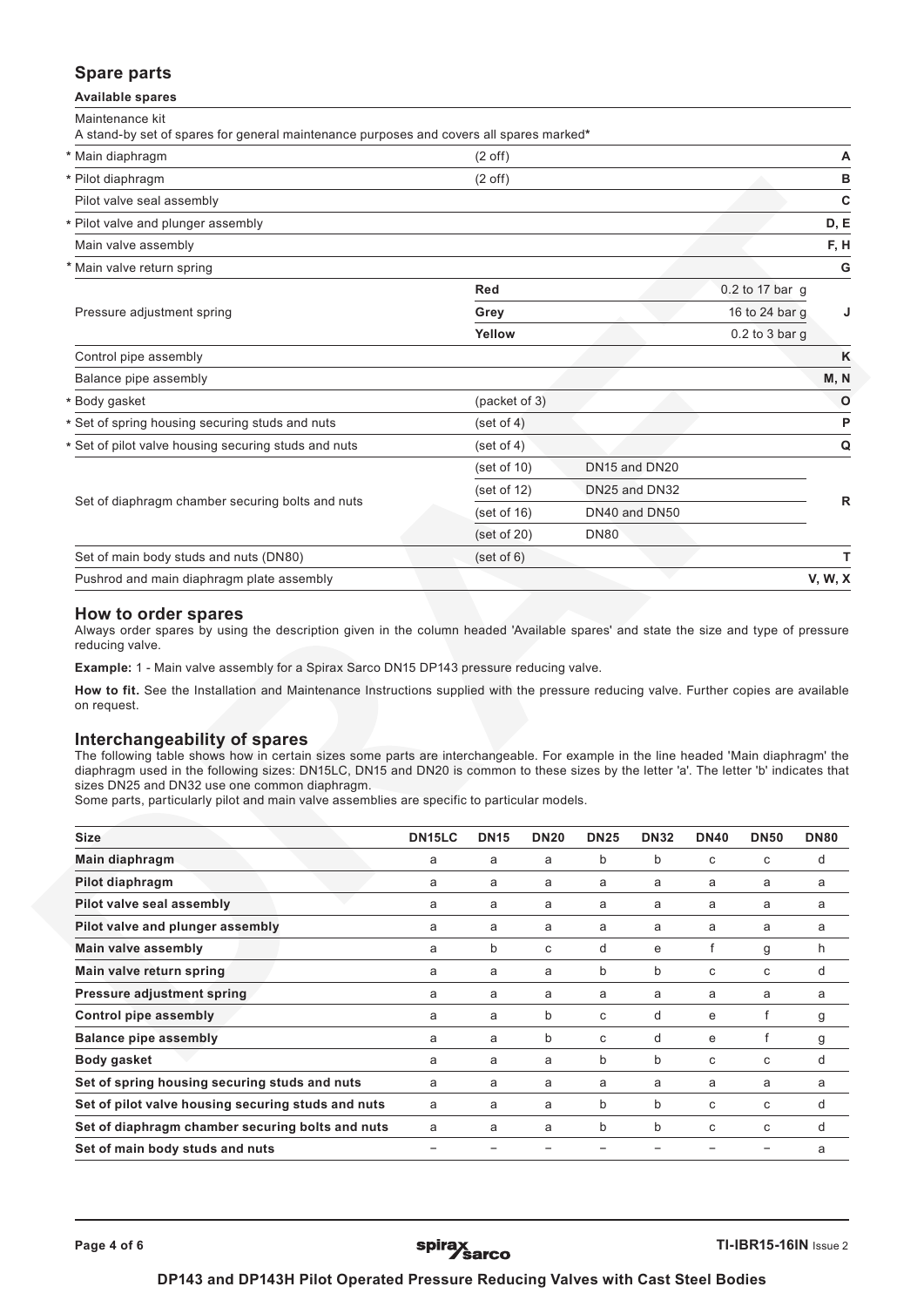

Arrangement of main diaphragm chamber DN80 size only.